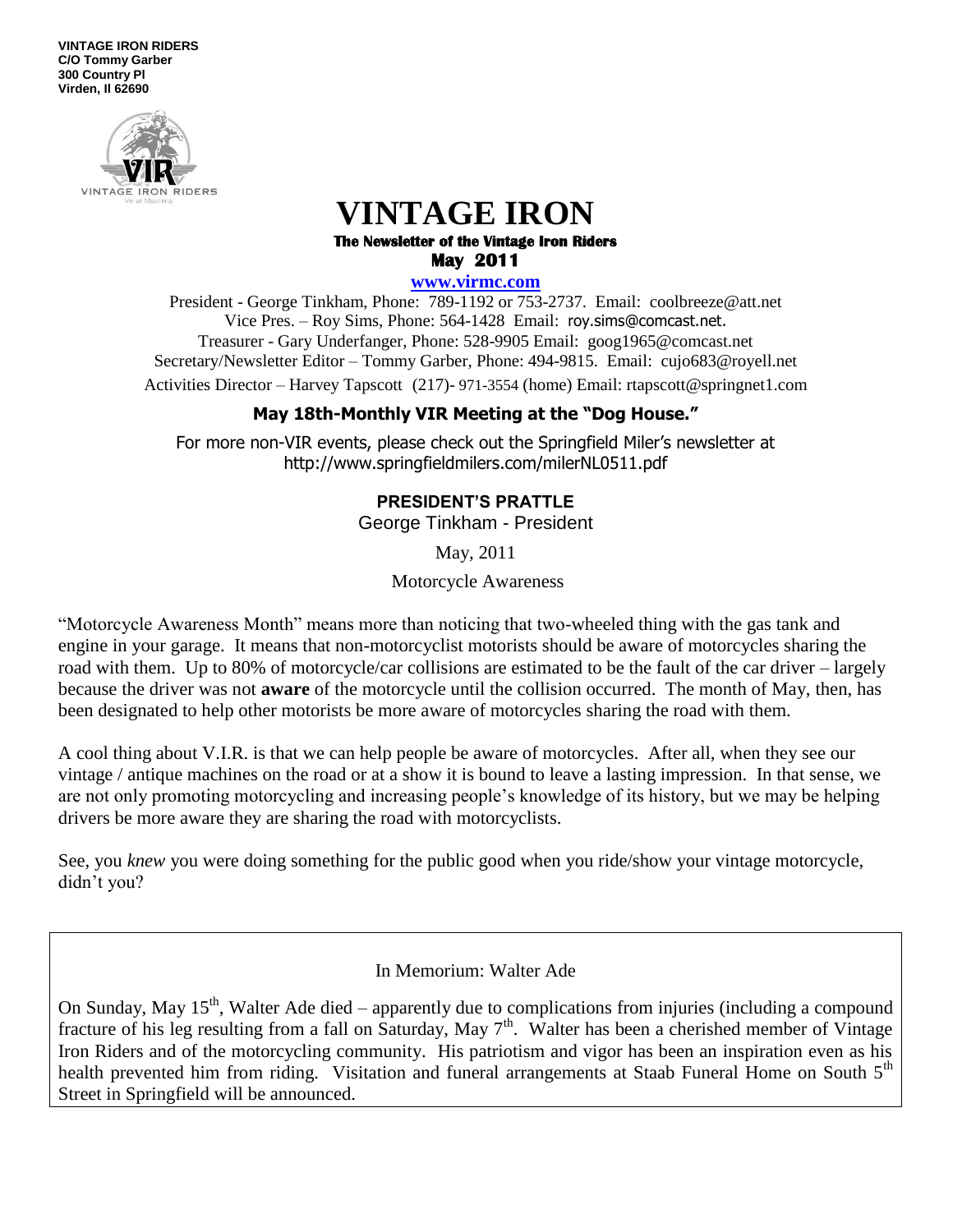#### **Activities**

#### **Harvey Tapscott**

#### AREA MOTRCYCLE EVENTS FOR 2011

We want to thank all those members who participated in the Channel 20 filming for ILLINOIS CENTRAL PROGRAM (the Crusin' Illinois portion). We had a total of 15 motorcycles. The Channel 20 fellow spent a lot of time filming the bikes and interviewing the owners. He said a portion of the film he took will probably be on this weeks program (Saturday night at 10:35pm on Channel 20). He said more than likely he would use the remainder bikes/owners in future program. So tune in or tivo it. Tapscott will provide additional info at the monthly meeting concerning future filmings, etc.

#### **VIR EVENTS CALENDAR FOR 2011**

May 21-VIR Club Picnic at Lincoln Park #7, Springfield.

May 29 - VIR Park and Display at the Springfield Mile, Illinois Fairgrounds, Springfield.

#### **MOTOR CYCLE EVENTS**

May 27 – Amateur TT races at Spfld fairgrounds.

May 28 – Grand National TT races at Spfld fairgrounds.

June 18 – Virden Car & Motorcycle show.

June 26 – Ashland Summer Days Car & Bike show.

July 19 – Lincoln Land Motor Sports Club Show (at LLCC campus).

August 13 – Havana Car, Bike & Tractor show.

#### THANKS, CALL ME IF YOU HAVE ANY QUESTIONS… **VIR Monthly Meeting Minutes April 19, 2011**

The club acknowledged a respect and love of our country by participating in the Pledge of Allegiance.

Meeting called to order at 7:05.

Bob Tapscott reviewed upcoming events including the May 1, 2011, ABATE Freedom Rally.

Treasurer Underfanger said that as of April 19, 2011, VIR had \$3191.67 in club funds.

Bill Casson Spoke briefly about the "Patriot Guard."

Phil Drum reminded members that on July 9, 2011, Legacy Run for the children of fallen soldiers.

Club members were reminded that membership fees are due at the January meeting of each year. If you have not submitted you annual dues please do so as soon as possible.

**Old Business**: VIR had one new membership application submitted by Rodney Delay. Rodney has a 1978 Honda, 550-4K. Rodney was voted in as a new VIR member.

**New Business: Products:** Roy is currently handling all VIR apparel orders. Tickets for the VIP package for Labor Day weekend are now available.

Mereting adjourned at 7:42.

.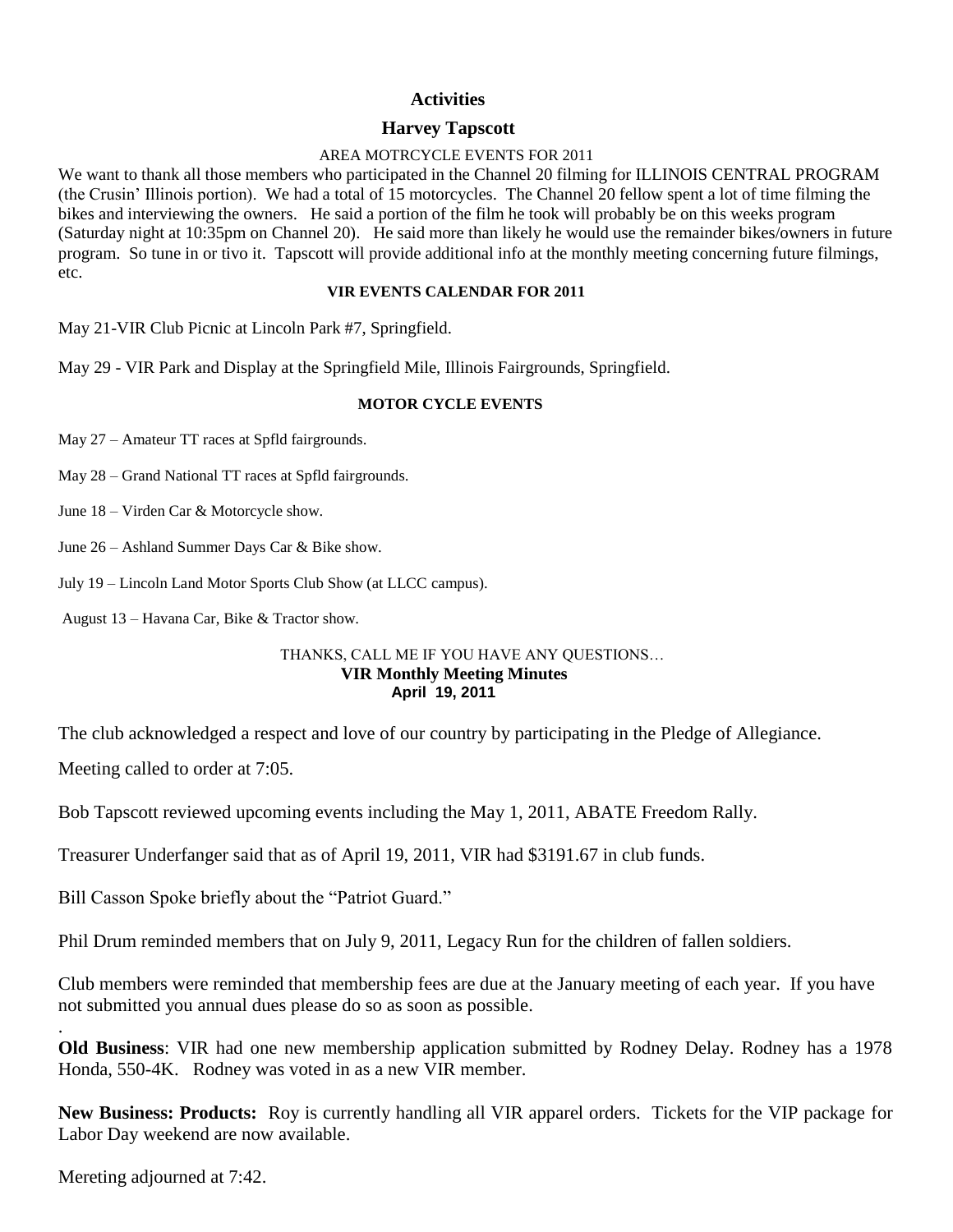## **"Vintage Visdom Courage is the first of human qualities because it is the quality which guarantees all others.**

### **Winston Churchill**



**FROM THE EDITOR** Tall Tales – The Present

Ah its mid spring and the weather begins to warm. It's an especially nice spring for me and most Americans because on May 9, Americas best flew under the blanket of dark and eliminated the embodiment of evil, Bin Laden. To enhance our pleasure I have listened and gathered some interesting quotes from the media and late night television. I do wish you a happy spring and be safe out there on your bikes. Remember our VIR picnic is this Saturday and I hope to see you all there.

"Osama Bin Laden's supporters want to rename the Arabian Sea where his body was dumped Martyr Sea. Really? Martyr Sea? Hiding in your bedroom for six years? How about Chicken of the Sea?" —Jay Leno

"The SEALs recovered an extensive stash of pornography from [Bin Laden's](http://politicalhumor.about.com/od/osamabinladen/a/Osama-Bin-Laden-Jokes.htm) compound. It's probably not easy just having sex with the same 11 wives all the time. There were interesting titles: 'Debby Does Abbottabad,' Deep Goat,' 'Bare Ankles 4,' and '2 Humps, 1 Camel.'" —**Jimmy Fallon** 

"The Interior Minister of Pakistan said yesterday they have nothing to hide. Well, not anymore." [—Jay Leno](http://politicalhumor.about.com/library/bl-jay-leno-jokes.htm)

"President Obama's approval rating is at a two-year high in the wake of Osama bin Laden's death. If I were Obama, I'd fish bin Laden out of the ocean and kill him every Sunday." —Jimmy Kimmel

"The death of Osama bin Laden has apparently damaged our relationship with al Qaeda. Al Qaeda says we're going to pay for Osama bin Laden's death. I'm pretty sure we did. We even took care of funeral arrangements. Maybe a thank you would be nice." —Jimmy Kimmel

And remember, if and only when you're not in a hurry; twist that throttle and speed up.

Cheers-Tommy